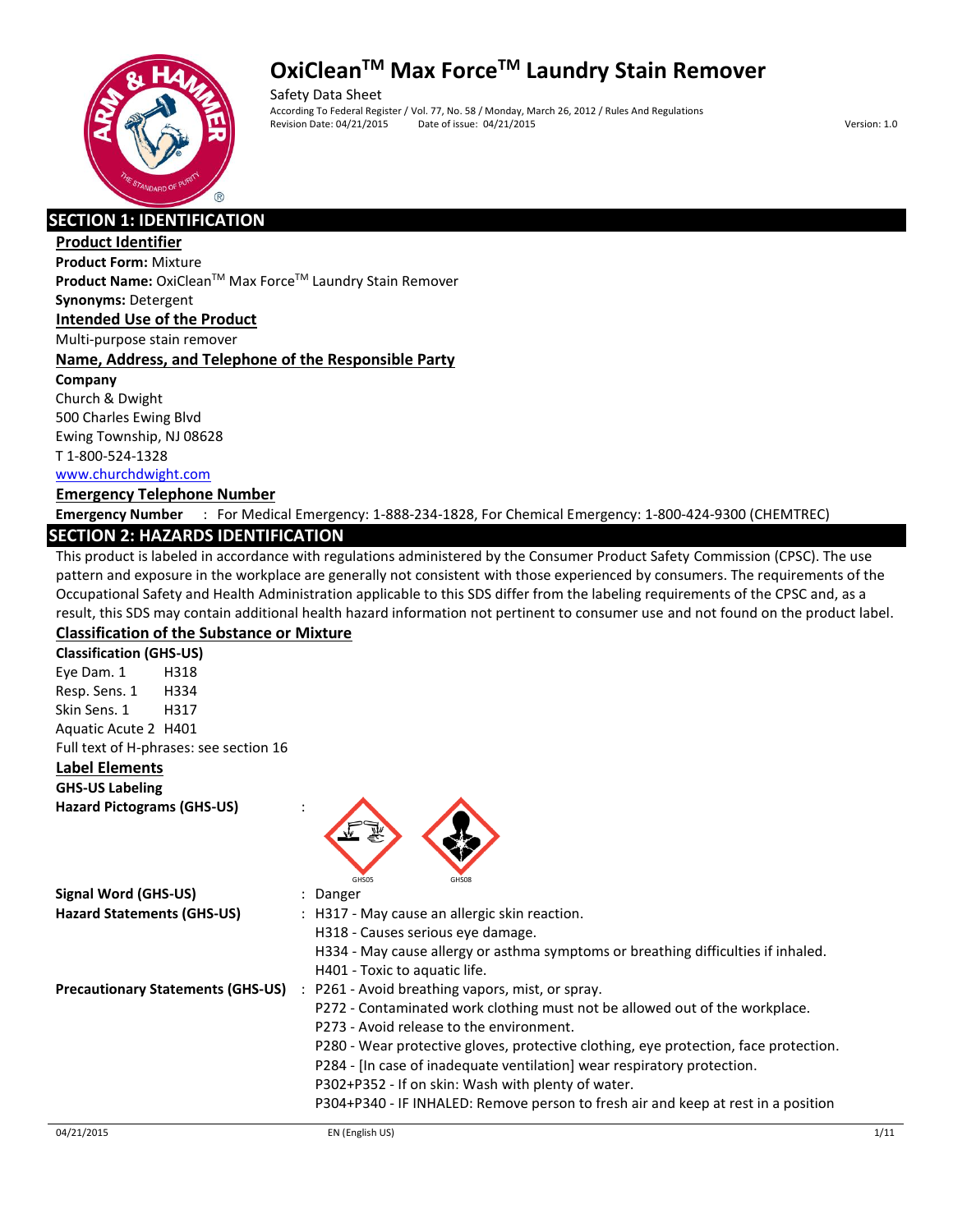Safety Data Sheet

According To Federal Register / Vol. 77, No. 58 / Monday, March 26, 2012 / Rules And Regulations

comfortable for breathing.

P305+P351+P338 - IF IN EYES: Rinse cautiously with water for several minutes. Remove contact lenses, if present and easy to do. Continue rinsing.

P310 - Immediately call a poison center or doctor.

P321 - Specific treatment (see section 4 on this SDS).

P333+P313 - If skin irritation or rash occurs: Get medical advice/attention.

P342+P311 - If experiencing respiratory symptoms: Call a poison center or doctor.

P362+P364 - Take off contaminated clothing and wash it before reuse.

P501 - Dispose of contents/container in accordance with local, regional, national, territorial, provincial, and international regulations.

**Other Hazards** Exposure may aggravate those with pre-existing eye, skin, or respiratory conditions.

**Unknown Acute Toxicity (GHS-US)** Not available

#### **SECTION 3: COMPOSITION/INFORMATION ON INGREDIENTS**

| <b>Mixture</b>                                    |                           |            |                                |
|---------------------------------------------------|---------------------------|------------|--------------------------------|
| <b>Name</b>                                       | <b>Product Identifier</b> | % (w/w)    | <b>Classification (GHS-US)</b> |
| Water                                             | (CAS No) 7732-18-5        | $60 - 100$ | Not classified                 |
| Alcohols, C12-15, ethoxylated                     | (CAS No) 68131-39-5       | $10 - 30$  | Acute Tox. 4 (Oral), H302      |
|                                                   |                           |            | Eye Dam. 1, H318               |
|                                                   |                           |            | Aquatic Acute 1, H400          |
|                                                   |                           |            | Aquatic Chronic 3, H412        |
| 1,2-Propylene glycol                              | (CAS No) 57-55-6          | $1 - 5$    | Not classified                 |
| Sodium tetraborate decahydrate                    | (CAS No) 1303-96-4        | $0.1 - 1$  | Eye Irrit. 2A, H319            |
|                                                   |                           |            | Repr. 1B, H360                 |
| Citric acid                                       | (CAS No) 77-92-9          | $0.1 - 1$  | Comb. Dust                     |
|                                                   |                           |            | Eye Irrit. 2A, H319            |
| Acusol 425N Polymer                               | (CAS No) Not available    | $0.1 - 1$  | Not classified                 |
| Savinase Ultra 16 L, contains proteolytic enzymes | (CAS No) Not available    | $0.1 - 1$  | Eye Irrit. 2A, H319            |
|                                                   |                           |            | Resp. Sens. 1, H334            |
|                                                   |                           |            | Skin Sens. 1A, H317            |
| Sodium hydroxide                                  | (CAS No) 1310-73-2        | $0.1 - 1$  | Met. Corr. 1, H290             |
|                                                   |                           |            | Skin Corr. 1A, H314            |
|                                                   |                           |            | Eye Dam. 1, H318               |
|                                                   |                           |            | Aquatic Acute 3, H402          |
| Amylase, .alpha.-                                 | (CAS No) 9000-90-2        | $0.1 - 1$  | Resp. Sens. 1, H334            |
| Mannanase, endo-1,4-.beta.-                       | (CAS No) 37288-54-3       | $0.1 - 1$  | Resp. Sens. 1, H334            |

The specific chemical identity and/or exact percentage of composition have been withheld as a trade secret [29 CFR 1910.1200]. A range of concentration as prescribed by the Controlled Products Regulations has been used where necessary, due to varying composition.

Full text of H-phrases: see section 16

#### **SECTION 4: FIRST AID MEASURES**

#### **Description of First Aid Measures**

**General:** Never give anything by mouth to an unconscious person. If you feel unwell, seek medical advice (show the label where possible).

**Inhalation:** When symptoms occur: go into open air and ventilate suspected area. If inhaled, remove to fresh air and keep at rest in a position comfortable for breathing. Obtain medical attention if breathing difficulty persists.

**Skin Contact:** Remove contaminated clothing. Drench affected area with water for at least 15 minutes. Wash contaminated clothing before reuse. If skin irritation occurs: Get medical advice/attention.

**Eye Contact:** Rinse cautiously with water for several minutes. Remove contact lenses, if present and easy to do. Continue rinsing for at least 60 minutes. Immediately call a POISON CENTER or doctor/physician.

**Ingestion:** Rinse mouth. Do NOT induce vomiting. Seek medical attention immediately.

#### **Most Important Symptoms and Effects Both Acute and Delayed**

**General:** Causes serious eye damage. Exposure may produce an allergic reaction.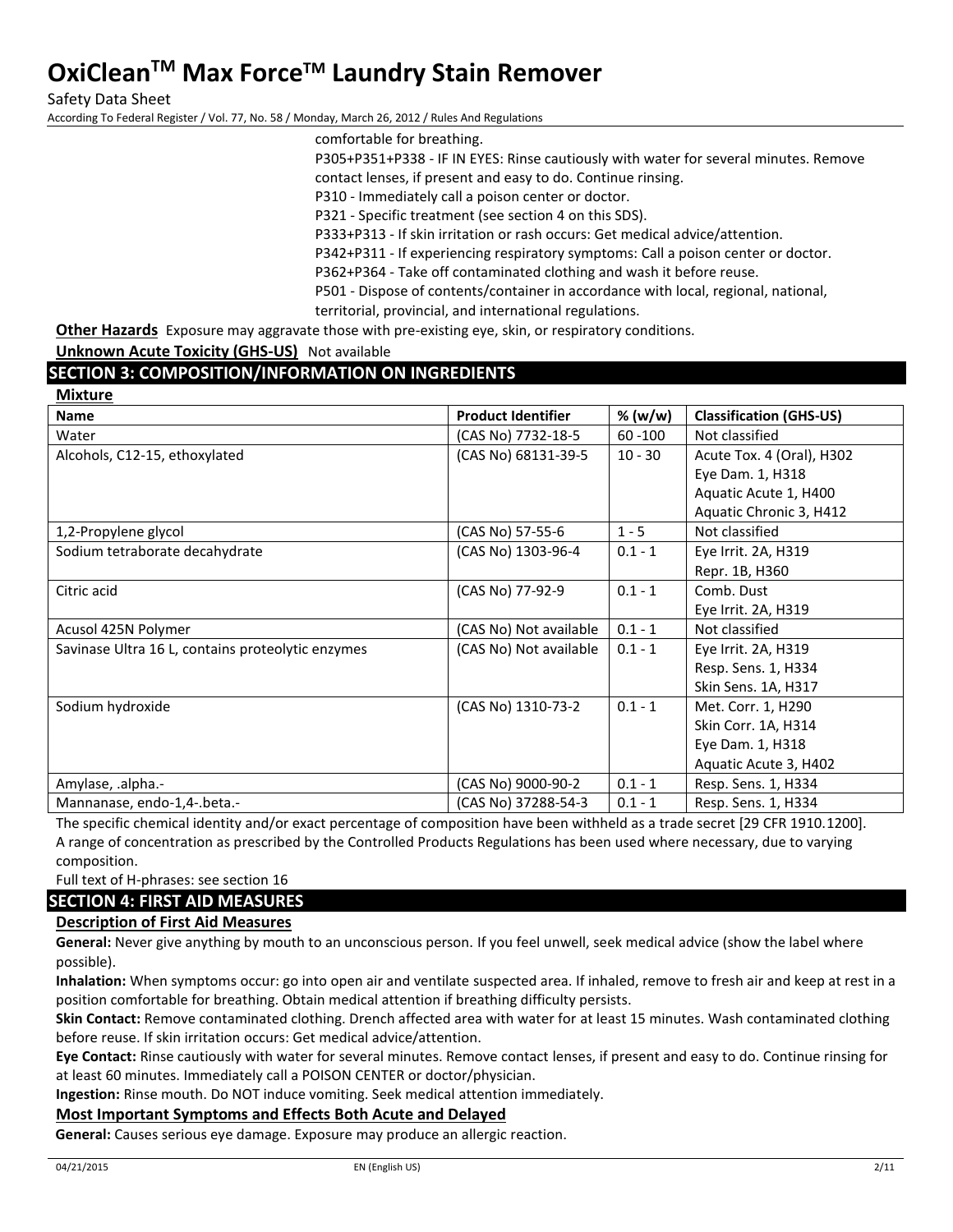Safety Data Sheet

According To Federal Register / Vol. 77, No. 58 / Monday, March 26, 2012 / Rules And Regulations

**Inhalation:** May cause respiratory irritation. May cause allergy or asthma symptoms or breathing difficulties if inhaled.

**Skin Contact:** May cause an allergic skin reaction. May cause skin irritation.

**Eye Contact:** Symptoms may include: Redness. Pain. Blurred vision. Severe burns.

**Ingestion:** Ingestion is likely to be harmful or have adverse effects.

**Chronic Symptoms:** May produce an allergic reaction.

#### **Indication of Any Immediate Medical Attention and Special Treatment Needed**

If exposed or concerned, get medical advice and attention.

#### **SECTION 5: FIRE-FIGHTING MEASURES**

#### **Extinguishing Media**

**Suitable Extinguishing Media:** Use extinguishing media appropriate for surrounding fire.

**Unsuitable Extinguishing Media:** Do not use a heavy water stream. Use of heavy stream of water may spread fire.

#### **Special Hazards Arising From the Substance or Mixture**

**Fire Hazard:** Product is not flammable.

**Explosion Hazard:** Product is not explosive.

**Reactivity:** Hazardous reactions will not occur under normal conditions.

#### **Advice for Firefighters**

**Precautionary Measures Fire:** Exercise caution when fighting any chemical fire.

**Firefighting Instructions:** Use water spray or fog for cooling exposed containers.

**Protection During Firefighting:** Do not enter fire area without proper protective equipment, including respiratory protection.

**Hazardous Combustion Products**: Toxic fumes may be released. Oxides of silicon and carbon. Sulfur oxides.

**Other Information:** Do not allow run-off from fire fighting to enter drains or water sources.

#### **Reference to Other Sections**

Refer to section 9 for flammability properties.

#### **SECTION 6: ACCIDENTAL RELEASE MEASURES**

#### **Personal Precautions, Protective Equipment and Emergency Procedures**

**General Measures:** Handle in accordance with good industrial hygiene and safety practice. Spilled material may present a slipping hazard. Avoid prolonged contact with eyes, skin and clothing. Avoid breathing (vapor, mist, spray).

#### **For Non-Emergency Personnel**

**Protective Equipment:** Use appropriate personal protection equipment (PPE).

**Emergency Procedures:** Evacuate unnecessary personnel.

#### **For Emergency Personnel**

**Protective Equipment:** Equip cleanup crew with proper protection.

**Emergency Procedures:** Upon arrival at the scene, a first responder is expected to recognize the presence of dangerous goods,

protect oneself and the public, secure the area, and call for the assistance of trained personnel as soon as conditions permit.

**Environmental Precautions** Prevent entry to sewers and public waters. Avoid release to the environment.

#### **Methods and Material for Containment and Cleaning Up**

**For Containment:** As an immediate precautionary measure, isolate spill or leak area in all directions.

**Methods for Cleaning Up:** Clean up spills immediately and dispose of waste safely. Absorb and/or contain spill with inert material, then place in suitable container. Contact competent authorities after a spill.

#### **Reference to Other Sections**

See Section 8, Exposure Controls and Personal Protection. See Section 13, Disposal Considerations.

#### **SECTION 7: HANDLING AND STORAGE**

#### **Precautions for Safe Handling**

**Additional Hazards When Processed:** When heated, material emits irritating fumes.

**Hygiene Measures:** Handle in accordance with good industrial hygiene and safety procedures. Wash hands and other exposed areas with mild soap and water before eating, drinking, or smoking and again when leaving work.

#### **Conditions for Safe Storage, Including Any Incompatibilities**

**Technical Measures:** Comply with applicable regulations.

**Storage Conditions:** Store in a dry, cool and well-ventilated place. Keep container closed when not in use. Protect from freezing. Keep/Store away from extremely high or low temperatures, direct sunlight, heat, incompatible materials.

**Incompatible Materials:** Strong acids. Strong bases. Strong oxidizers.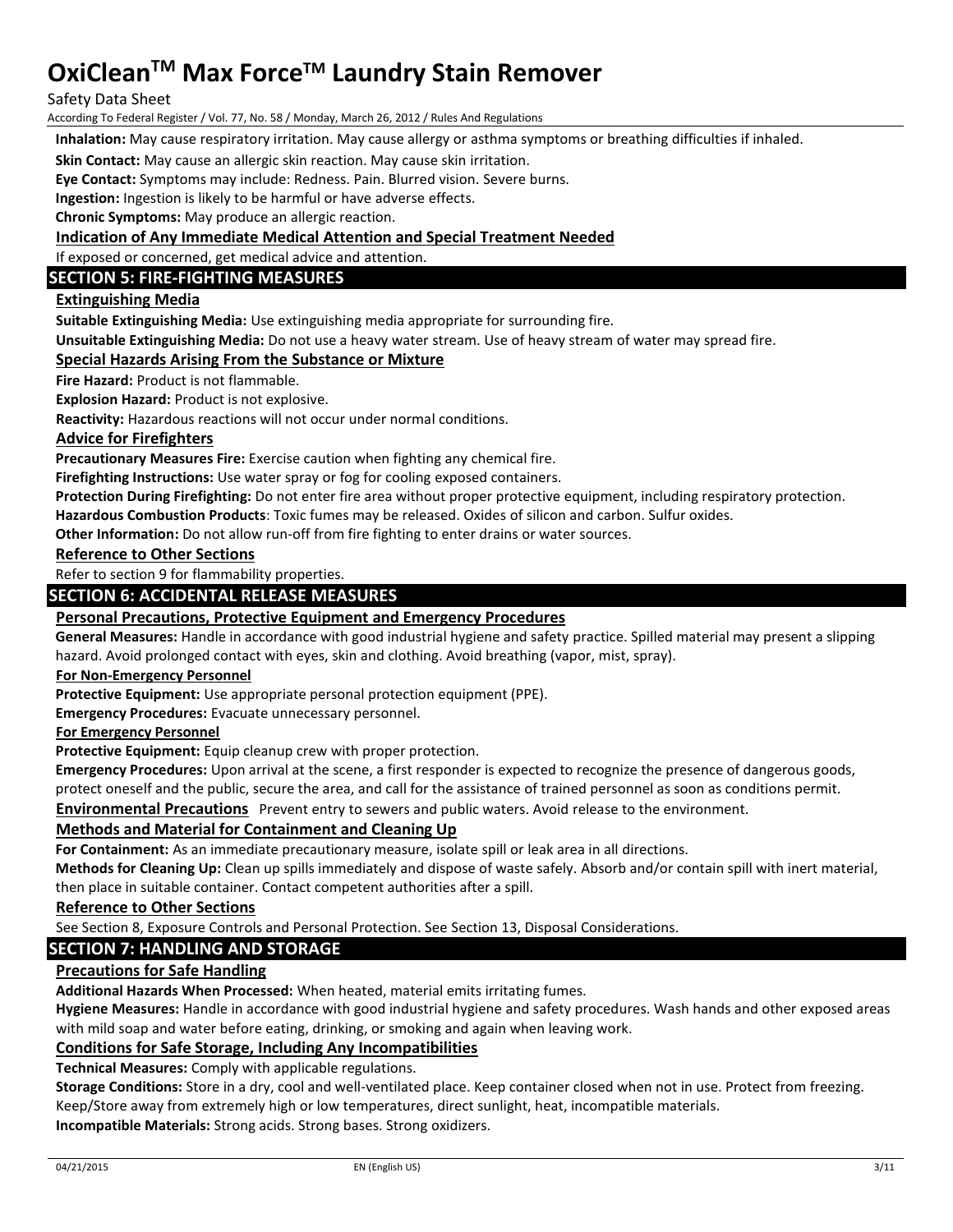Safety Data Sheet

According To Federal Register / Vol. 77, No. 58 / Monday, March 26, 2012 / Rules And Regulations

#### **Specific End Use(s)** Laundry Detergent.

#### **SECTION 8: EXPOSURE CONTROLS/PERSONAL PROTECTION**

#### **Control Parameters**

For substances listed in section 3 that are not listed here, there are no established Exposure limits from the manufacturer, supplier, importer, or the appropriate advisory agency including: ACGIH (TLV), NIOSH (REL), OSHA (PEL), Canadian provincial governments, or the Mexican government

| 1,2-Propylene glycol (57-55-6)             |                                          |                                                              |  |  |
|--------------------------------------------|------------------------------------------|--------------------------------------------------------------|--|--|
| Ontario                                    | OEL TWA (mg/m <sup>3</sup> )             | 10 mg/m <sup>3</sup> (for assessing the visibility in a work |  |  |
|                                            |                                          | environment where 1,2-Propylene glycol aerosol is            |  |  |
|                                            |                                          | present-aerosol only)                                        |  |  |
|                                            |                                          | 155 mg/m <sup>3</sup> (aerosol and vapor)                    |  |  |
| <b>Ontario</b>                             | OEL TWA (ppm)                            | 50 ppm (aerosol and vapor)                                   |  |  |
| Sodium tetraborate decahydrate (1303-96-4) |                                          |                                                              |  |  |
| <b>USA ACGIH</b>                           | ACGIH TWA (mg/m <sup>3</sup> )           | 2 mg/m <sup>3</sup> (inhalable fraction)                     |  |  |
| <b>USA ACGIH</b>                           | ACGIH STEL (mg/m <sup>3</sup> )          | 6 mg/m <sup>3</sup> (inhalable fraction)                     |  |  |
| <b>USA ACGIH</b>                           | <b>ACGIH chemical category</b>           | Not Classifiable as a Human Carcinogen                       |  |  |
| <b>USA NIOSH</b>                           | NIOSH REL (TWA) (mg/m <sup>3</sup> )     | 5 mg/ $m3$                                                   |  |  |
| <b>Alberta</b>                             | OEL STEL (ppm)                           | 3 ppm                                                        |  |  |
| Alberta                                    | OEL TWA (mg/m <sup>3</sup> )             | $1$ mg/m <sup>3</sup>                                        |  |  |
| <b>British Columbia</b>                    | OEL STEL (mg/m <sup>3</sup> )            | 6 mg/m <sup>3</sup> (inhalable)                              |  |  |
| <b>British Columbia</b>                    | OEL TWA (mg/m <sup>3</sup> )             | 2 mg/m <sup>3</sup> (inhalable)                              |  |  |
| <b>Manitoba</b>                            | OEL STEL (mg/m <sup>3</sup> )            | 6 mg/m <sup>3</sup> (inhalable fraction)                     |  |  |
| <b>Manitoba</b>                            | OEL TWA (mg/m <sup>3</sup> )             | 2 mg/m <sup>3</sup> (inhalable fraction)                     |  |  |
| <b>New Brunswick</b>                       | OEL TWA (mg/m <sup>3</sup> )             | 5 mg/ $m3$                                                   |  |  |
| <b>Newfoundland &amp; Labrador</b>         | OEL STEL (mg/m <sup>3</sup> )            | 6 mg/m <sup>3</sup> (inhalable fraction)                     |  |  |
| <b>Newfoundland &amp; Labrador</b>         | OEL TWA (mg/m <sup>3</sup> )             | 2 mg/m <sup>3</sup> (inhalable fraction)                     |  |  |
| <b>Nova Scotia</b>                         | OEL STEL (mg/m <sup>3</sup> )            | 6 mg/m <sup>3</sup> (inhalable fraction)                     |  |  |
| <b>Nova Scotia</b>                         | OEL TWA (mg/m <sup>3</sup> )             | 2 mg/m <sup>3</sup> (inhalable fraction)                     |  |  |
| <b>Nunavut</b>                             | OEL STEL (mg/m <sup>3</sup> )            | $10 \text{ mg/m}^3$                                          |  |  |
| <b>Nunavut</b>                             | OEL TWA (mg/m <sup>3</sup> )             | 5 mg/ $m3$                                                   |  |  |
| <b>Northwest Territories</b>               | OEL STEL (mg/m <sup>3</sup> )            | $10 \text{ mg/m}^3$                                          |  |  |
| <b>Northwest Territories</b>               | OEL TWA (mg/m <sup>3</sup> )             | 5 mg/ $m3$                                                   |  |  |
| Ontario                                    | OEL STEL (mg/m <sup>3</sup> )            | 6 mg/m <sup>3</sup> (inhalable)                              |  |  |
| <b>Ontario</b>                             | OEL TWA (mg/m <sup>3</sup> )             | 2 mg/m <sup>3</sup> (inhalable)                              |  |  |
| <b>Prince Edward Island</b>                | OEL STEL (mg/m <sup>3</sup> )            | 6 mg/m <sup>3</sup> (inhalable fraction)                     |  |  |
| <b>Prince Edward Island</b>                | OEL TWA (mg/m <sup>3</sup> )             | 2 mg/m <sup>3</sup> (inhalable fraction)                     |  |  |
| Québec                                     | VEMP (mg/m <sup>3</sup> )                | 5 mg/ $m3$                                                   |  |  |
| Saskatchewan                               | OEL STEL (mg/m <sup>3</sup> )            | 6 mg/m <sup>3</sup> (inhalable fraction)                     |  |  |
| Saskatchewan                               | OEL TWA (mg/m <sup>3</sup> )             | 2 mg/m <sup>3</sup> (inhalable fraction)                     |  |  |
| Sodium hydroxide (1310-73-2)               |                                          |                                                              |  |  |
| <b>USA ACGIH</b>                           | ACGIH Ceiling (mg/m <sup>3</sup> )       | $2 \text{ mg/m}^3$                                           |  |  |
| <b>USA OSHA</b>                            | OSHA PEL (TWA) (mg/m <sup>3</sup> )      | $2 \text{ mg/m}^3$                                           |  |  |
| <b>USA NIOSH</b>                           | NIOSH REL (ceiling) (mg/m <sup>3</sup> ) | 2 mg/ $m3$                                                   |  |  |
| <b>USA IDLH</b>                            | US IDLH $(mg/m3)$                        | $10 \text{ mg/m}^3$                                          |  |  |
| Alberta                                    | OEL Ceiling (mg/m <sup>3</sup> )         | 2 mg/ $m3$                                                   |  |  |
| <b>British Columbia</b>                    | OEL Ceiling (mg/m <sup>3</sup> )         | 2 mg/ $m3$                                                   |  |  |
| Manitoba                                   | OEL Ceiling (mg/m <sup>3</sup> )         | 2 mg/ $m3$                                                   |  |  |
| <b>New Brunswick</b>                       | OEL Ceiling (mg/m <sup>3</sup> )         | $2 \text{ mg/m}^3$                                           |  |  |
| <b>Newfoundland &amp; Labrador</b>         | OEL Ceiling (mg/m <sup>3</sup> )         | 2 mg/ $m3$                                                   |  |  |
| <b>Nova Scotia</b>                         | OEL Ceiling (mg/m <sup>3</sup> )         | $2 \text{ mg/m}^3$                                           |  |  |
| <b>Nunavut</b>                             | OEL Ceiling (mg/m <sup>3</sup> )         | 2 mg/ $m3$                                                   |  |  |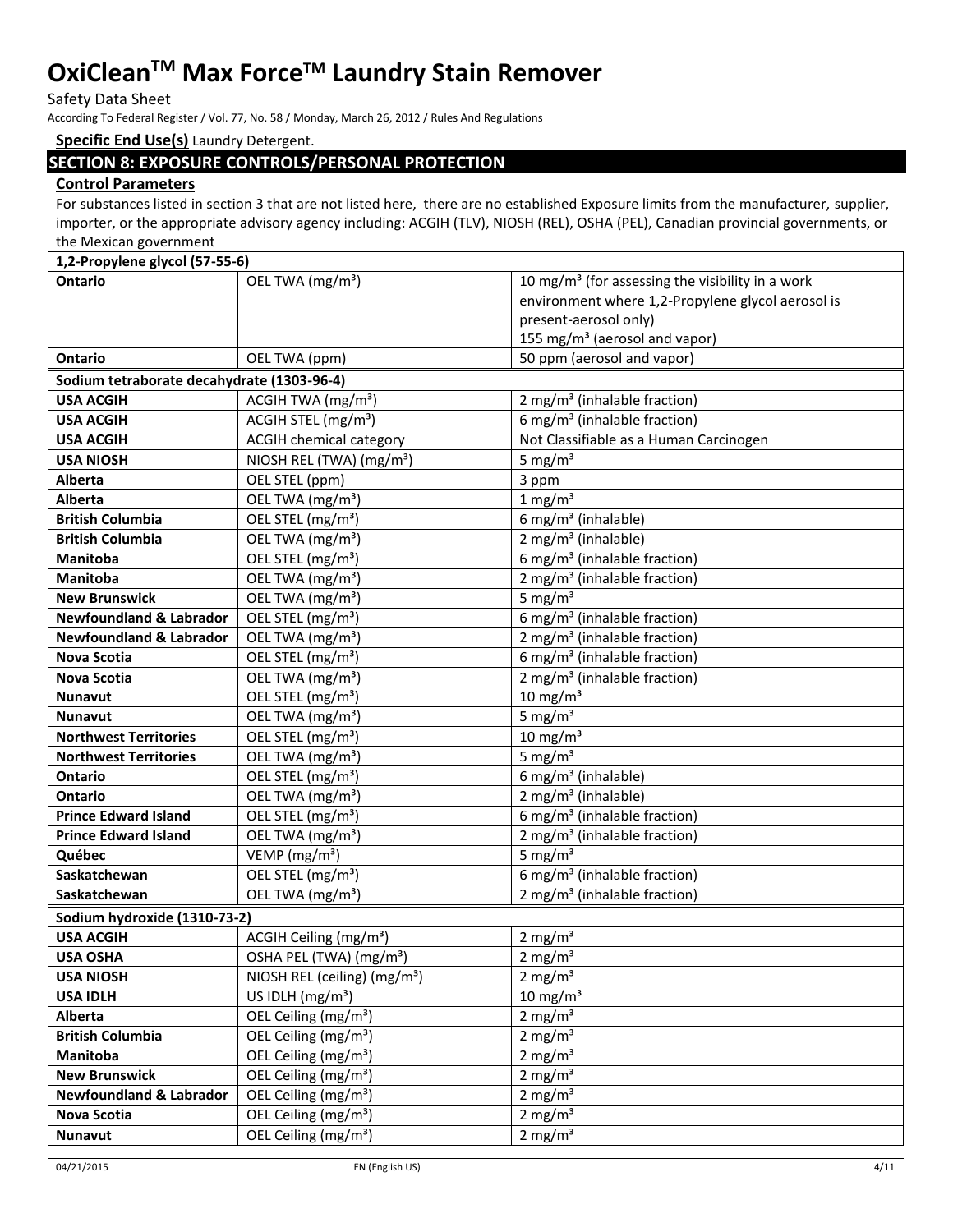Safety Data Sheet

According To Federal Register / Vol. 77, No. 58 / Monday, March 26, 2012 / Rules And Regulations

| <b>Northwest Territories</b>                  | OEL Ceiling (mg/m <sup>3</sup> )      | $2 \text{ mg/m}^3$                              |
|-----------------------------------------------|---------------------------------------|-------------------------------------------------|
| Ontario                                       | OEL Ceiling (mg/m <sup>3</sup> )      | 2 mg/ $m3$                                      |
| <b>Prince Edward Island</b>                   | OEL Ceiling (mg/m <sup>3</sup> )      | $2 \text{ mg/m}^3$                              |
| Québec                                        | PLAFOND (mg/m <sup>3</sup> )          | $2 \text{ mg/m}^3$                              |
| Saskatchewan                                  | OEL Ceiling (mg/m <sup>3</sup> )      | 2 mg/ $m3$                                      |
| Yukon                                         | OEL Ceiling (mg/m <sup>3</sup> )      | $2 \text{ mg/m}^3$                              |
| Subtilisins (proteolytic enzymes) (9014-01-1) |                                       |                                                 |
| <b>USA ACGIH</b>                              | ACGIH Ceiling (mg/m <sup>3</sup> )    | $0.00006$ mg/m <sup>3</sup>                     |
| <b>USA NIOSH</b>                              | NIOSH REL (STEL) (mg/m <sup>3</sup> ) | $0.00006$ mg/m <sup>3</sup>                     |
| <b>Alberta</b>                                | OEL Ceiling (mg/m <sup>3</sup> )      | $0.00006$ mg/m <sup>3</sup>                     |
| <b>British Columbia</b>                       | OEL Ceiling (mg/m <sup>3</sup> )      | $0.00006$ mg/m <sup>3</sup>                     |
| <b>Manitoba</b>                               | OEL Ceiling (mg/m <sup>3</sup> )      | $0.00006$ mg/m <sup>3</sup>                     |
| <b>New Brunswick</b>                          | OEL Ceiling (mg/m <sup>3</sup> )      | 0.00006 mg/m <sup>3</sup> (proteolytic enzymes) |
| <b>Newfoundland &amp; Labrador</b>            | OEL Ceiling (mg/m <sup>3</sup> )      | $0.00006$ mg/m <sup>3</sup>                     |
| Nova Scotia                                   | OEL Ceiling (mg/m <sup>3</sup> )      | $0.00006$ mg/m <sup>3</sup>                     |
| <b>Nunavut</b>                                | OEL Ceiling (mg/m <sup>3</sup> )      | 0.00006 mg/m <sup>3</sup> (Proteolytic enzymes) |
| <b>Northwest Territories</b>                  | OEL Ceiling (mg/m <sup>3</sup> )      | 0.00006 mg/m <sup>3</sup> (Proteolytic enzymes) |
| Ontario                                       | OEL Ceiling (mg/m <sup>3</sup> )      | $0.00006$ mg/m <sup>3</sup>                     |
| <b>Prince Edward Island</b>                   | OEL Ceiling (mg/m <sup>3</sup> )      | $0.00006$ mg/m <sup>3</sup>                     |
| Québec                                        | PLAFOND (mg/m <sup>3</sup> )          | 0.00006 mg/m <sup>3</sup> (Proteolytic enzymes) |
| Saskatchewan                                  | OEL Ceiling (mg/m <sup>3</sup> )      | $0.00006$ mg/m <sup>3</sup>                     |
| Yukon                                         | OEL Ceiling (mg/m <sup>3</sup> )      | 0.00006 mg/m <sup>3</sup> (Proteolytic enzymes) |

#### **Exposure Controls**

**Appropriate Engineering Controls:** For occupational/workplace settings: Emergency eye wash fountains should be available in the immediate vicinity of any potential exposure. Ensure adequate ventilation, especially in confined areas. Ensure all national/local regulations are observed.

**Personal Protective Equipment:** For occupational/workplace settings and bulk quantities: Gloves. Protective clothing. Protective goggles.



**Materials for Protective Clothing:** For occupational/workplace settings: Chemically resistant materials and fabrics.

**Hand Protection:** For occupational/workplace settings: Wear chemically resistant protective gloves.

**Eye Protection:** For occupational/workplace settings: Chemical safety goggles.

**Skin and Body Protection:** For occupational/workplace settings: Wear suitable protective clothing.

**Respiratory Protection:** If exposure limits are exceeded or irritation is experienced, approved respiratory protection should be worn. **Other Information:** When using, do not eat, drink or smoke.

### **SECTION 9: PHYSICAL AND CHEMICAL PROPERTIES**

| <b>Information on Basic Physical and Chemical Properties</b> |  |                                      |
|--------------------------------------------------------------|--|--------------------------------------|
| <b>Physical State</b>                                        |  | Liguid                               |
| Appearance                                                   |  | Blue, Colorless Clear, Slight yellow |
| Odor                                                         |  | Citrus, floral                       |
| <b>Odor Threshold</b>                                        |  | Not available                        |
| рH                                                           |  | $8 - 8.5$                            |
| <b>Evaporation Rate</b>                                      |  | Not available                        |
| <b>Melting Point</b>                                         |  | Not available                        |
| <b>Freezing Point</b>                                        |  | Not available                        |
| <b>Boiling Point</b>                                         |  | Not available                        |
| <b>Flash Point</b>                                           |  | Not combustible                      |
| <b>Auto-ignition Temperature</b>                             |  | Not available                        |
| <b>Decomposition Temperature</b>                             |  | Not available                        |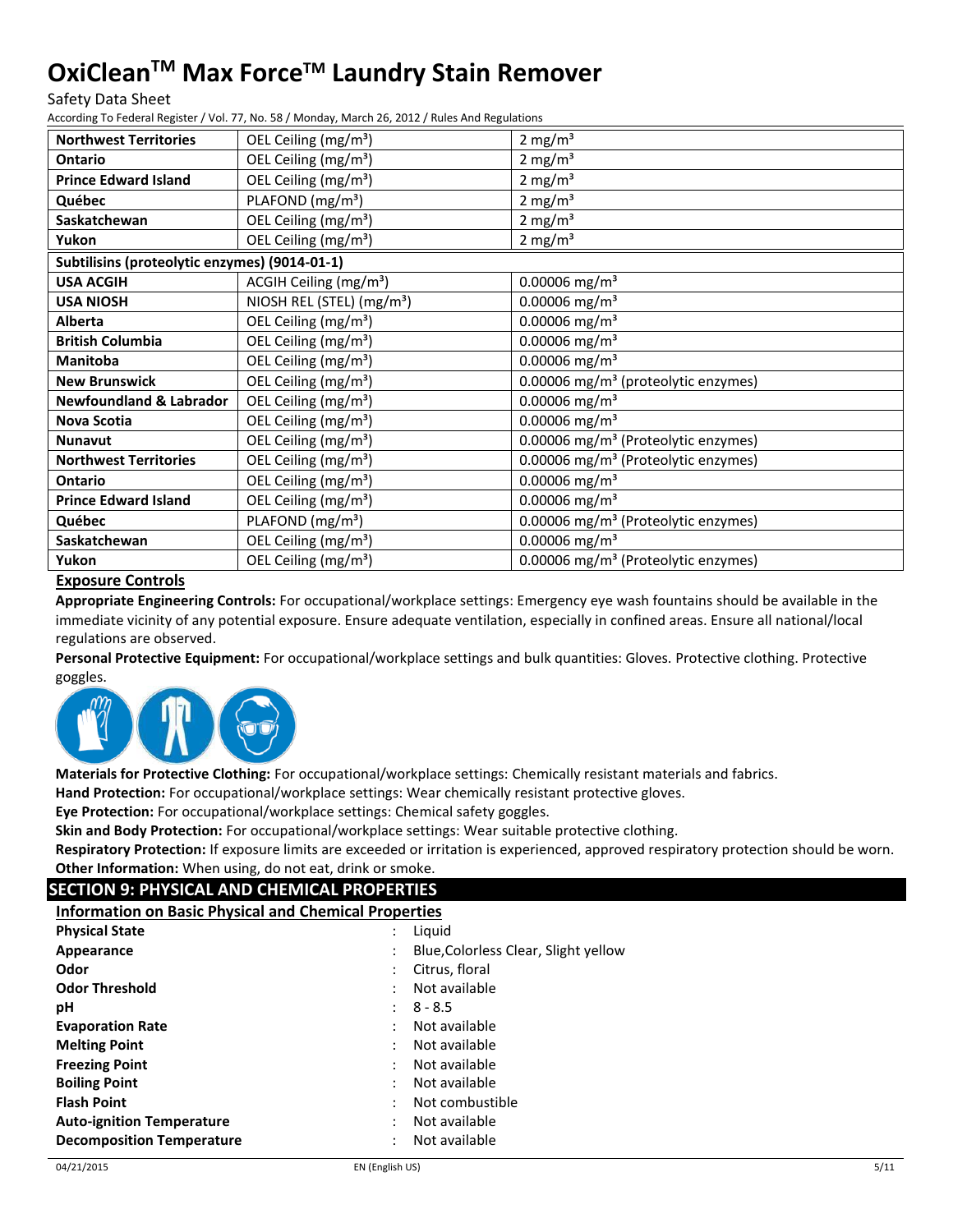Safety Data Sheet

According To Federal Register / Vol. 77, No. 58 / Monday, March 26, 2012 / Rules And Regulations

| According To Federal Register / Vol. 77, No. 58 / Monday, March 26, 2012 / Rules And Regulations             |                                                                                                                                      |
|--------------------------------------------------------------------------------------------------------------|--------------------------------------------------------------------------------------------------------------------------------------|
| Flammability (solid, gas)                                                                                    | Not available                                                                                                                        |
| <b>Lower Flammable Limit</b>                                                                                 | Not available                                                                                                                        |
| <b>Upper Flammable Limit</b>                                                                                 | Not available                                                                                                                        |
| <b>Vapor Pressure</b>                                                                                        | Not available                                                                                                                        |
| Relative Vapor Density at 20 °C                                                                              | Not available                                                                                                                        |
| <b>Specific Gravity</b>                                                                                      | 1.02                                                                                                                                 |
| Solubility                                                                                                   | Complete in water                                                                                                                    |
| <b>Partition Coefficient: N-Octanol/Water</b>                                                                | Not available                                                                                                                        |
| <b>Viscosity</b>                                                                                             | 300 cP                                                                                                                               |
| $\ddot{\phantom{a}}$<br><b>Explosion Data - Sensitivity to Mechanical Impact</b>                             | Not expected to present an explosion hazard due to mechanical impact.                                                                |
| <b>Explosion Data - Sensitivity to Static Discharge</b><br>$\ddot{\cdot}$                                    | Not expected to present an explosion hazard due to static discharge.                                                                 |
| <b>SECTION 10: STABILITY AND REACTIVITY</b>                                                                  |                                                                                                                                      |
| Reactivity: Hazardous reactions will not occur under normal conditions.                                      |                                                                                                                                      |
| Stable at standard temperature and pressure.<br><b>Chemical Stability:</b>                                   |                                                                                                                                      |
| <b>Possibility of Hazardous Reactions:</b>                                                                   | Hazardous polymerization will not occur.                                                                                             |
| <b>Conditions to Avoid:</b><br>None known.                                                                   |                                                                                                                                      |
| <b>Incompatible Materials:</b><br>None known.                                                                |                                                                                                                                      |
| Hazardous Decomposition Products: Oxides of carbon, nitrogen and sulfur. Oxides of sulfur are toxic.         |                                                                                                                                      |
| <b>SECTION 11: TOXICOLOGICAL INFORMATION</b>                                                                 |                                                                                                                                      |
| <b>Information on Toxicological Effects - Product</b>                                                        |                                                                                                                                      |
| <b>Acute Toxicity: Not classified</b>                                                                        |                                                                                                                                      |
| LD50 and LC50 Data: Not available                                                                            |                                                                                                                                      |
| Skin Corrosion/Irritation: Not classified (pH: 8 - 8.5)                                                      |                                                                                                                                      |
| Serious Eye Damage/Irritation: Causes serious eye damage. (pH: 8 - 8.5)                                      |                                                                                                                                      |
|                                                                                                              | Respiratory or Skin Sensitization: May cause allergy or asthma symptoms or breathing difficulties if inhaled. May cause an allergic  |
| skin reaction.                                                                                               |                                                                                                                                      |
| Germ Cell Mutagenicity: Not classified                                                                       |                                                                                                                                      |
| Teratogenicity: Not classified                                                                               |                                                                                                                                      |
| Carcinogenicity: Not classified                                                                              |                                                                                                                                      |
| Specific Target Organ Toxicity (Repeated Exposure): Not classified                                           |                                                                                                                                      |
|                                                                                                              | Reproductive Toxicity: Not classified (Boric acid and sodium borates have been considered as being "toxic to reproduction and        |
|                                                                                                              | development", following results of animal studies with high doses. These exposure levels are considerably lower than exposures       |
|                                                                                                              | which have previously led to reproductive effects in experimental animals. Dose levels of boron associated with developmental and    |
|                                                                                                              | reproductive toxic effects in animals are by far not reachable for humans under conditions of normal handling and use.)              |
| Specific Target Organ Toxicity (Single Exposure): Not classified<br><b>Aspiration Hazard: Not classified</b> |                                                                                                                                      |
|                                                                                                              | Symptoms/Injuries After Inhalation: May cause respiratory irritation. May cause allergy or asthma symptoms or breathing difficulties |
| if inhaled.                                                                                                  |                                                                                                                                      |
| Symptoms/Injuries After Skin Contact: May cause an allergic skin reaction. May cause skin irritation.        |                                                                                                                                      |
| Symptoms/Injuries After Eye Contact: Symptoms may include: Redness. Pain. Blurred vision. Severe burns.      |                                                                                                                                      |
| Symptoms/Injuries After Ingestion: Ingestion is likely to be harmful or have adverse effects.                |                                                                                                                                      |
| Chronic Symptoms: May produce an allergic reaction.                                                          |                                                                                                                                      |
| Information on Toxicological Effects - Ingredient(s)                                                         |                                                                                                                                      |
| LD50 and LC50 Data:                                                                                          |                                                                                                                                      |
| Alcohols, C12-15, ethoxylated (68131-39-5)                                                                   |                                                                                                                                      |
| LD50 Oral Rat                                                                                                | 1600 mg/kg                                                                                                                           |
| <b>LD50 Dermal Rabbit</b>                                                                                    | 2500 mg/kg                                                                                                                           |
| 1,2-Propylene glycol (57-55-6)                                                                               |                                                                                                                                      |
| <b>LD50 Oral Rat</b>                                                                                         | 20000 mg/kg                                                                                                                          |
| <b>LD50 Dermal Rabbit</b>                                                                                    | 20800 mg/kg                                                                                                                          |
|                                                                                                              |                                                                                                                                      |
| Sodium tetraborate decahydrate (1303-96-4)                                                                   |                                                                                                                                      |
| <b>LD50 Oral Rat</b>                                                                                         | 3493 mg/kg                                                                                                                           |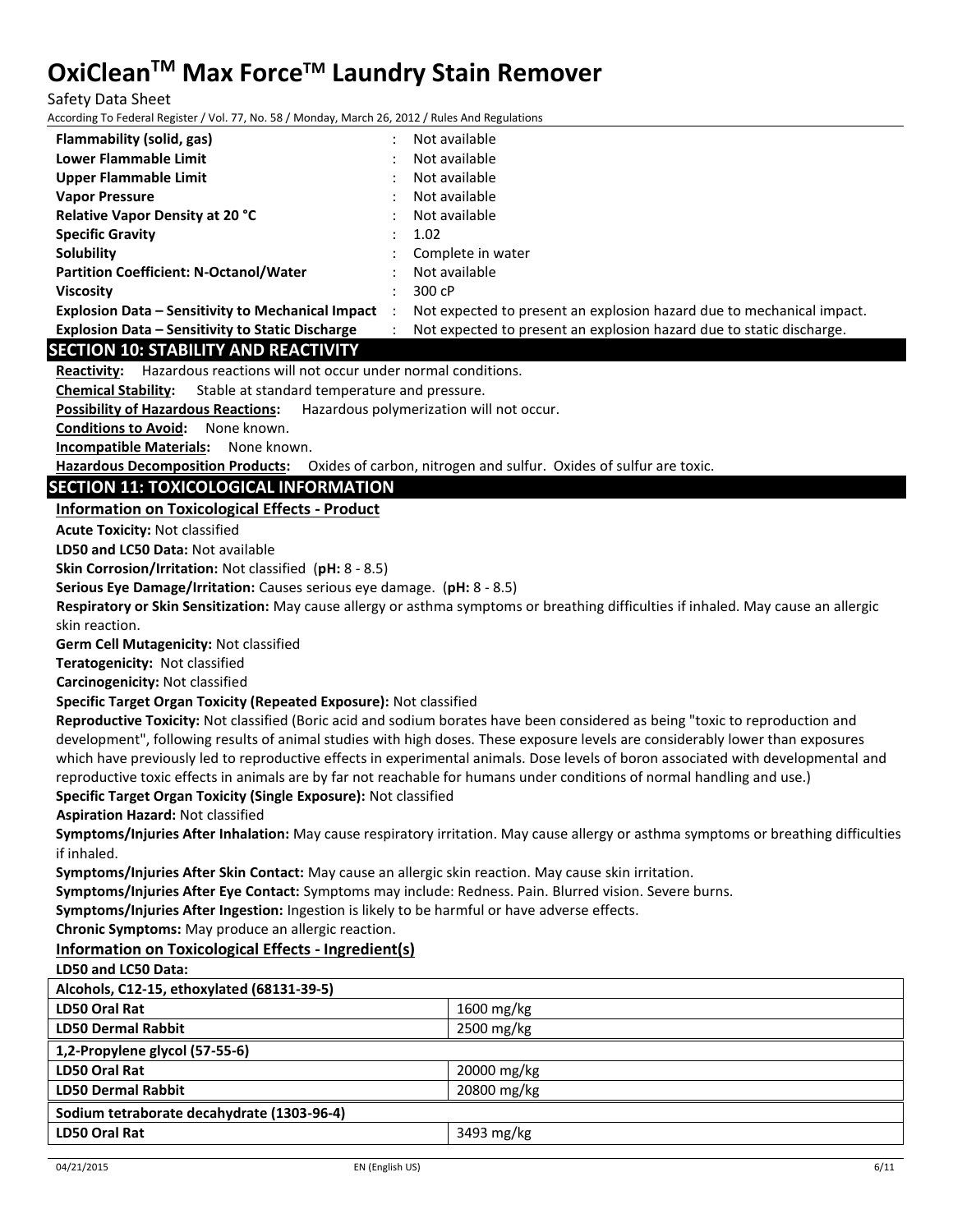Safety Data Sheet

According To Federal Register / Vol. 77, No. 58 / Monday, March 26, 2012 / Rules And Regulations

| <b>LD50 Dermal Rabbit</b>                                          | > 10000 mg/kg                                                                                                                       |
|--------------------------------------------------------------------|-------------------------------------------------------------------------------------------------------------------------------------|
| <b>Citric acid (77-92-9)</b>                                       |                                                                                                                                     |
| <b>LD50 Oral Rat</b>                                               | 5400 mg/kg                                                                                                                          |
| <b>LD50 Dermal Rat</b>                                             | > 2000 mg/kg                                                                                                                        |
| <b>SECTION 12: ECOLOGICAL INFORMATION</b>                          |                                                                                                                                     |
| <b>Toxicity</b>                                                    |                                                                                                                                     |
| Ecology - General: Toxic to aquatic life.                          |                                                                                                                                     |
| Alcohols, C12-15, ethoxylated (68131-39-5)                         |                                                                                                                                     |
| LC50 Fish 1                                                        | $0.59$ mg/l                                                                                                                         |
| 1,2-Propylene glycol (57-55-6)                                     |                                                                                                                                     |
| LC50 Fish 1                                                        | 51600 mg/l (Exposure time: 96 h - Species: Oncorhynchus mykiss [static])                                                            |
| EC50 Daphnia 1                                                     | 10000 mg/l (Exposure time: 24 h - Species: Daphnia magna)                                                                           |
| EC50 Daphnia 2                                                     | 1000 mg/l (Exposure time: 48 h - Species: Daphnia magna [Static])                                                                   |
| <b>Citric acid (77-92-9)</b>                                       |                                                                                                                                     |
| LC50 Fish 1                                                        | 1516 mg/l (Exposure time: 96 h - Species: Lepomis macrochirus [static])                                                             |
| Sodium hydroxide (1310-73-2)                                       |                                                                                                                                     |
| LC50 Fish 1                                                        | 45.4 mg/l (Exposure time: 96 h - Species: Oncorhynchus mykiss [static])                                                             |
| EC50 Daphnia 1                                                     | 40 mg/l                                                                                                                             |
| <b>Persistence and Degradability</b>                               |                                                                                                                                     |
| <b>Citric acid (77-92-9)</b>                                       |                                                                                                                                     |
| <b>Persistence and Degradability</b>                               | Readily biodegradable in water.                                                                                                     |
| <b>Bioaccumulative Potential</b>                                   |                                                                                                                                     |
| 1,2-Propylene glycol (57-55-6)                                     |                                                                                                                                     |
| <b>BCF Fish 1</b>                                                  | $\leq 1$                                                                                                                            |
| Log POW                                                            | $-0.92$                                                                                                                             |
| <b>Citric acid (77-92-9)</b>                                       |                                                                                                                                     |
| Log POW                                                            | $-1.72$ (at 20 °C)                                                                                                                  |
| <b>Mobility in Soil Not available</b>                              |                                                                                                                                     |
| <b>Other Adverse Effects</b>                                       |                                                                                                                                     |
| Other Information: Avoid release to the environment.               |                                                                                                                                     |
| <b>SECTION 13: DISPOSAL CONSIDERATIONS</b>                         |                                                                                                                                     |
|                                                                    | Waste Disposal Recommendations: Dispose of waste material in accordance with all local, regional, national, provincial, territorial |
| and international regulations.                                     |                                                                                                                                     |
| <b>SECTION 14: TRANSPORT INFORMATION</b>                           |                                                                                                                                     |
| In Accordance with DOT                                             | Not regulated for transport                                                                                                         |
| In Accordance with IMDG                                            | Not regulated for transport                                                                                                         |
| In Accordance with IATA                                            | Not regulated for transport                                                                                                         |
| In Accordance with TDG                                             | Not regulated for transport                                                                                                         |
| <b>SECTION 15: REGULATORY INFORMATION</b>                          |                                                                                                                                     |
| <b>US Federal and International Regulations</b>                    |                                                                                                                                     |
| OxiClean <sup>™</sup> Max Force <sup>™</sup> Laundry Stain Remover |                                                                                                                                     |
| <b>SARA Section 311/312 Hazard Classes</b>                         | Immediate (acute) health hazard                                                                                                     |
|                                                                    | Delayed (chronic) health hazard                                                                                                     |
| Water (7732-18-5)                                                  |                                                                                                                                     |
| <b>Regional Legislation</b>                                        |                                                                                                                                     |
| Listed on the AICS (Australian Inventory of Chemical Substances)   |                                                                                                                                     |
| Listed on the Canadian DSL (Domestic Substances List)              |                                                                                                                                     |
|                                                                    | Listed on IECSC (Inventory of Existing Chemical Substances Produced or Imported in China)                                           |
|                                                                    | Listed on the EEC inventory EINECS (European Inventory of Existing Commercial Chemical Substances)                                  |
| 04/21/2015                                                         | 7/11<br>EN (English US)                                                                                                             |
|                                                                    |                                                                                                                                     |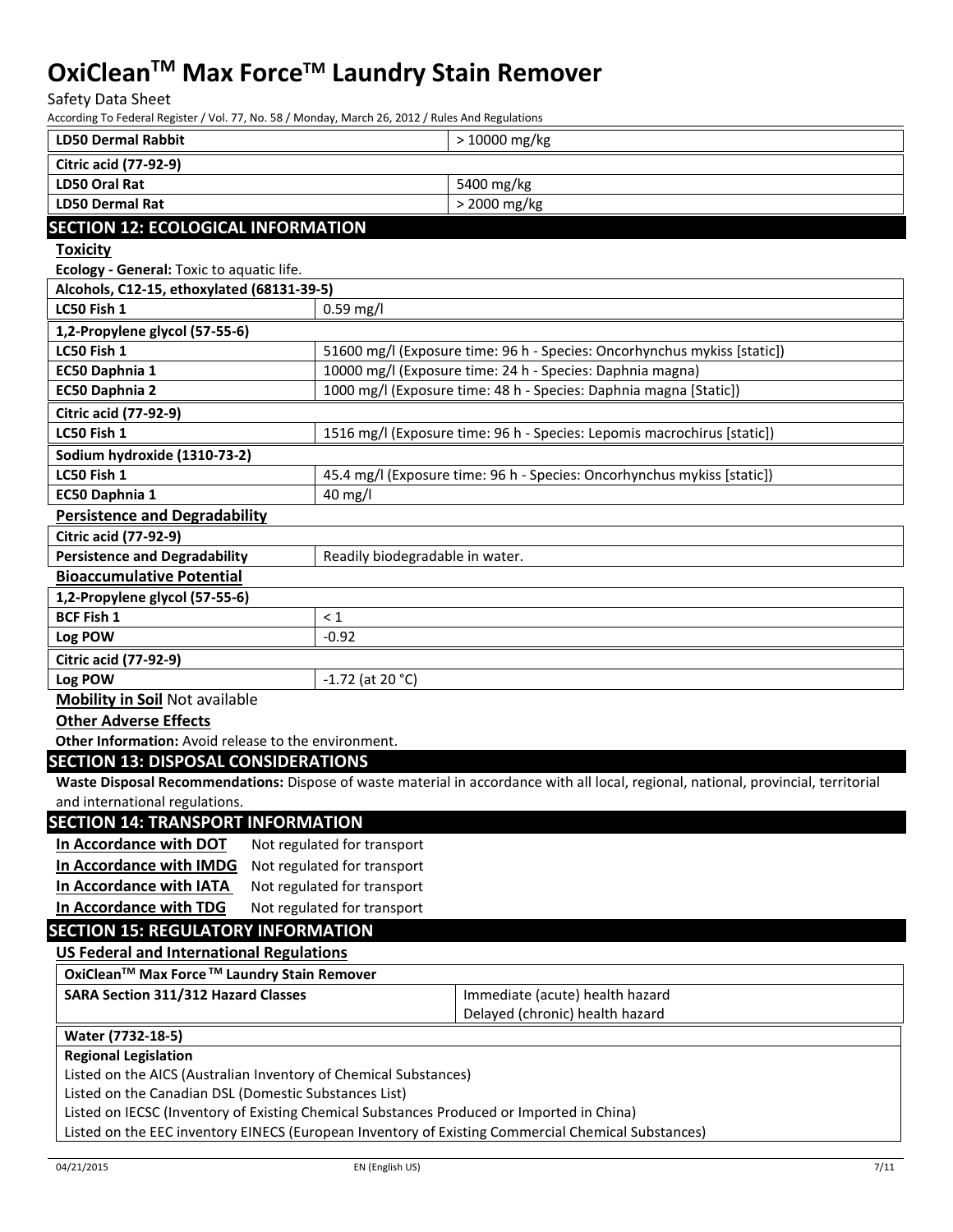Safety Data Sheet

According To Federal Register / Vol. 77, No. 58 / Monday, March 26, 2012 / Rules And Regulations

| Listed on the Korean ECL (Existing Chemicals List)                                                 |      |
|----------------------------------------------------------------------------------------------------|------|
| Listed on NZIoC (New Zealand Inventory of Chemicals)                                               |      |
| Listed on PICCS (Philippines Inventory of Chemicals and Chemical Substances)                       |      |
| Listed on the United States TSCA (Toxic Substances Control Act) inventory                          |      |
| Alcohols, C12-15, Ethoxylated (68131-39-5)                                                         |      |
| <b>Regional Legislation</b>                                                                        |      |
| Listed on the EU NLP (No Longer Polymers) inventory                                                |      |
| Listed on the AICS (Australian Inventory of Chemical Substances)                                   |      |
| Listed on the Canadian DSL (Domestic Substances List)                                              |      |
| Listed on IECSC (Inventory of Existing Chemical Substances Produced or Imported in China)          |      |
| Listed on the Japanese ENCS (Existing & New Chemical Substances) inventory                         |      |
| Listed on the Korean ECL (Existing Chemicals List)                                                 |      |
| Listed on NZIoC (New Zealand Inventory of Chemicals)                                               |      |
| Listed on PICCS (Philippines Inventory of Chemicals and Chemical Substances)                       |      |
| Listed on the United States TSCA (Toxic Substances Control Act) inventory                          |      |
| Japanese Pollutant Release and Transfer Register Law (PRTR Law)                                    |      |
| 1,2-Propylene Glycol (57-55-6)                                                                     |      |
| <b>Regional Legislation</b>                                                                        |      |
| Listed on the AICS (Australian Inventory of Chemical Substances)                                   |      |
| Listed on the Canadian DSL (Domestic Substances List)                                              |      |
| Listed on IECSC (Inventory of Existing Chemical Substances Produced or Imported in China)          |      |
| Listed on the EEC inventory EINECS (European Inventory of Existing Commercial Chemical Substances) |      |
| Listed on the Japanese ENCS (Existing & New Chemical Substances) inventory                         |      |
| Listed on the Japanese ISHL (Industrial Safety and Health Law)                                     |      |
| Listed on the Korean ECL (Existing Chemicals List)                                                 |      |
| Listed on NZIoC (New Zealand Inventory of Chemicals)                                               |      |
| Listed on PICCS (Philippines Inventory of Chemicals and Chemical Substances)                       |      |
| Listed on the United States TSCA (Toxic Substances Control Act) inventory                          |      |
| Listed on the Canadian IDL (Ingredient Disclosure List)                                            |      |
| Sodium Tetraborate Decahydrate (1303-96-4)                                                         |      |
| <b>Regional Legislation</b>                                                                        |      |
| Listed on the AICS (Australian Inventory of Chemical Substances)                                   |      |
| Listed on the Canadian DSL (Domestic Substances List)                                              |      |
| Listed on IECSC (Inventory of Existing Chemical Substances Produced or Imported in China)          |      |
| Listed on the Japanese ENCS (Existing & New Chemical Substances) inventory                         |      |
| Listed on the Korean ECL (Existing Chemicals List)                                                 |      |
| Listed on NZIoC (New Zealand Inventory of Chemicals)                                               |      |
| Listed on PICCS (Philippines Inventory of Chemicals and Chemical Substances)                       |      |
| Listed on the United States TSCA (Toxic Substances Control Act) inventory                          |      |
| Japanese Pollutant Release and Transfer Register Law (PRTR Law)                                    |      |
| Listed on the Canadian IDL (Ingredient Disclosure List)                                            |      |
| <b>Citric Acid (77-92-9)</b>                                                                       |      |
| <b>Regional Legislation</b>                                                                        |      |
| Listed on the AICS (Australian Inventory of Chemical Substances)                                   |      |
| Listed on the Canadian DSL (Domestic Substances List)                                              |      |
| Listed on IECSC (Inventory of Existing Chemical Substances Produced or Imported in China)          |      |
| Listed on the EEC inventory EINECS (European Inventory of Existing Commercial Chemical Substances) |      |
| Listed on the Japanese ENCS (Existing & New Chemical Substances) inventory                         |      |
| Listed on the Korean ECL (Existing Chemicals List)                                                 |      |
| Listed on NZIoC (New Zealand Inventory of Chemicals)                                               |      |
| Listed on PICCS (Philippines Inventory of Chemicals and Chemical Substances)                       |      |
| Listed on the United States TSCA (Toxic Substances Control Act) inventory                          |      |
| Listed on the Canadian IDL (Ingredient Disclosure List)                                            |      |
| 04/21/2015<br>EN (English US)                                                                      | 8/11 |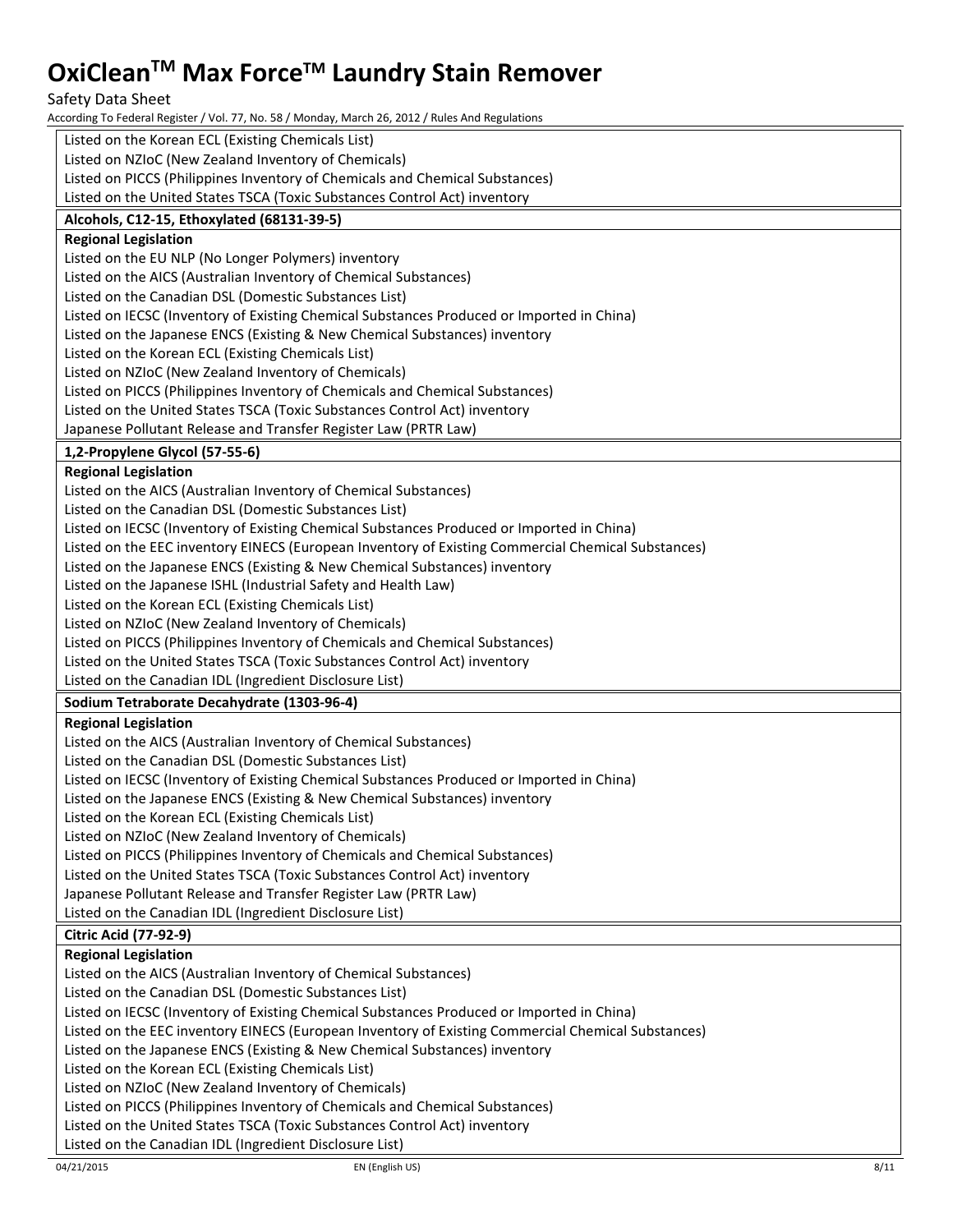Safety Data Sheet

According To Federal Register / Vol. 77, No. 58 / Monday, March 26, 2012 / Rules And Regulations

#### **Sodium Hydroxide (1310-73-2)**

#### **Regional Legislation**

Listed on the AICS (Australian Inventory of Chemical Substances)

Listed on the Canadian DSL (Domestic Substances List)

Listed on IECSC (Inventory of Existing Chemical Substances Produced or Imported in China)

Listed on the EEC inventory EINECS (European Inventory of Existing Commercial Chemical Substances)

Listed on the Japanese ENCS (Existing & New Chemical Substances) inventory

Listed on the Korean ECL (Existing Chemicals List)

Listed on NZIoC (New Zealand Inventory of Chemicals)

Listed on PICCS (Philippines Inventory of Chemicals and Chemical Substances)

Listed on the United States TSCA (Toxic Substances Control Act) inventory

Japanese Poisonous and Deleterious Substances Control Law

Listed on the Canadian IDL (Ingredient Disclosure List)

#### **US State Regulations**

#### **1,2-Propylene glycol (57-55-6)**

U.S. - New Jersey - Right to Know Hazardous Substance List

U.S. - Pennsylvania - RTK (Right to Know) List

#### **Sodium tetraborate decahydrate (1303-96-4)**

U.S. - Massachusetts - Right To Know List

U.S. - New Jersey - Right to Know Hazardous Substance List

U.S. - Pennsylvania - RTK (Right to Know) List

#### **Sodium hydroxide (1310-73-2)**

U.S. - Massachusetts - Right To Know List

U.S. - New Jersey - Right to Know Hazardous Substance List

U.S. - Pennsylvania - RTK (Right to Know) - Environmental Hazard List

U.S. - Pennsylvania - RTK (Right to Know) List

#### **Canadian Regulations**

| OxiClean <sup>™</sup> Max Force <sup>™</sup> Laundry Stain Remover |                                                                                    |
|--------------------------------------------------------------------|------------------------------------------------------------------------------------|
| <b>WHMIS Classification</b>                                        | Class D Division 2 Subdivision A - Very toxic material causing other toxic effects |
|                                                                    | Class D Division 2 Subdivision B - Toxic material causing other toxic effects      |
|                                                                    |                                                                                    |

| Water (7732-18-5)                                       |                                                                                    |  |  |
|---------------------------------------------------------|------------------------------------------------------------------------------------|--|--|
|                                                         | Listed on the Canadian DSL (Domestic Substances List)                              |  |  |
| <b>WHMIS Classification</b>                             | Uncontrolled product according to WHMIS classification criteria                    |  |  |
| Alcohols, C12-15, ethoxylated (68131-39-5)              |                                                                                    |  |  |
| Listed on the Canadian DSL (Domestic Substances List)   |                                                                                    |  |  |
| <b>WHMIS Classification</b>                             | Class D Division 2 Subdivision B - Toxic material causing other toxic effects      |  |  |
| 1,2-Propylene glycol (57-55-6)                          |                                                                                    |  |  |
| Listed on the Canadian DSL (Domestic Substances List)   |                                                                                    |  |  |
| Listed on the Canadian IDL (Ingredient Disclosure List) |                                                                                    |  |  |
| <b>IDL Concentration 1%</b>                             |                                                                                    |  |  |
| <b>WHMIS Classification</b>                             | Uncontrolled product according to WHMIS classification criteria                    |  |  |
| Sodium tetraborate decahydrate (1303-96-4)              |                                                                                    |  |  |
| Listed on the Canadian DSL (Domestic Substances List)   |                                                                                    |  |  |
| Listed on the Canadian IDL (Ingredient Disclosure List) |                                                                                    |  |  |
| <b>IDL Concentration 1%</b>                             |                                                                                    |  |  |
| <b>WHMIS Classification</b>                             | Class D Division 2 Subdivision A - Very toxic material causing other toxic effects |  |  |
|                                                         |                                                                                    |  |  |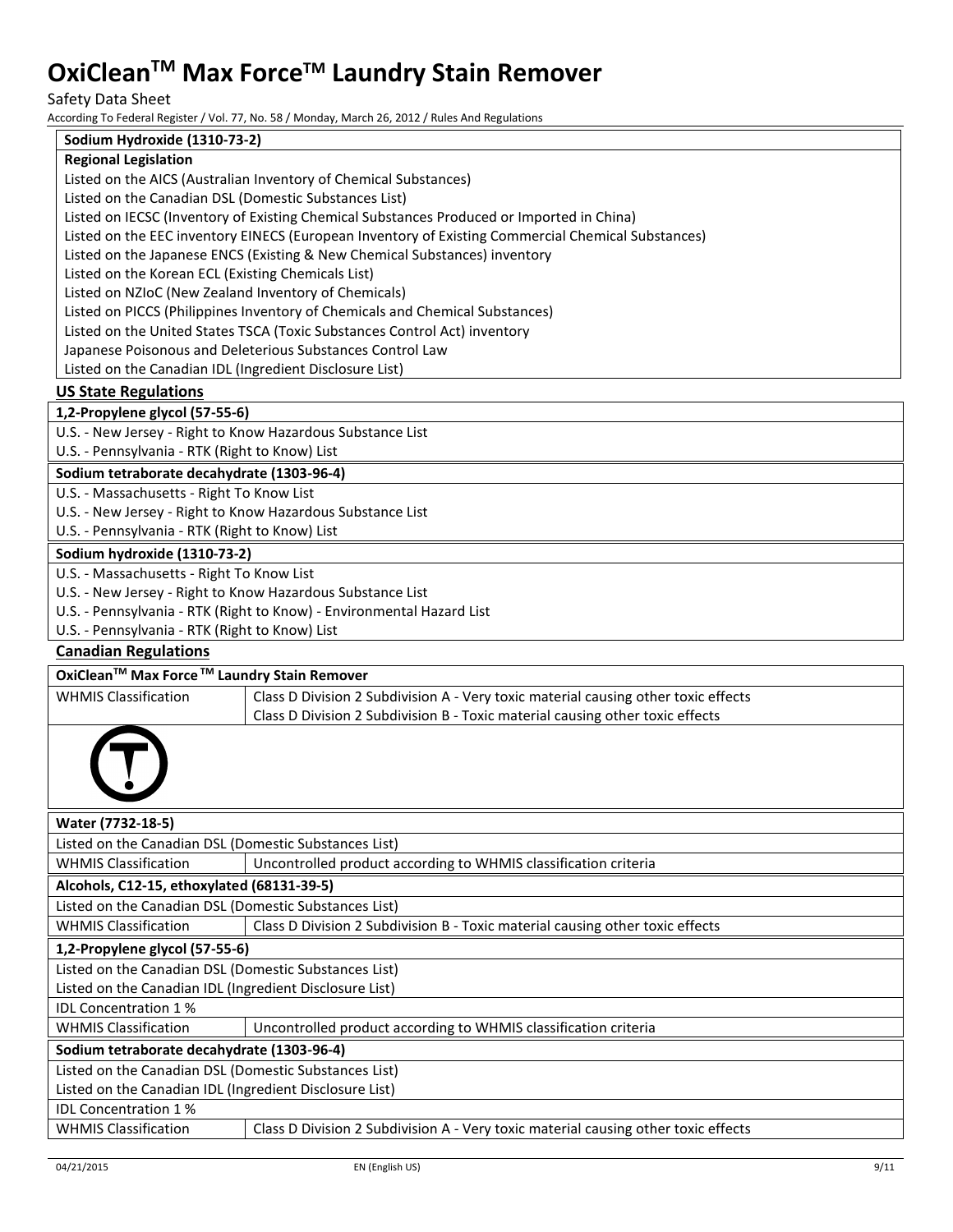Safety Data Sheet

According To Federal Register / Vol. 77, No. 58 / Monday, March 26, 2012 / Rules And Regulations

|                                                                                                                                  | Class D Division 2 Subdivision B - Toxic material causing other toxic effects      |  |  |
|----------------------------------------------------------------------------------------------------------------------------------|------------------------------------------------------------------------------------|--|--|
| <b>Citric acid (77-92-9)</b>                                                                                                     |                                                                                    |  |  |
| Listed on the Canadian DSL (Domestic Substances List)                                                                            |                                                                                    |  |  |
| Listed on the Canadian IDL (Ingredient Disclosure List)                                                                          |                                                                                    |  |  |
| <b>IDL Concentration 1%</b>                                                                                                      |                                                                                    |  |  |
| <b>WHMIS Classification</b>                                                                                                      | Class D Division 2 Subdivision B - Toxic material causing other toxic effects      |  |  |
| Sodium hydroxide (1310-73-2)                                                                                                     |                                                                                    |  |  |
| Listed on the Canadian DSL (Domestic Substances List)                                                                            |                                                                                    |  |  |
| Listed on the Canadian IDL (Ingredient Disclosure List)                                                                          |                                                                                    |  |  |
| <b>IDL Concentration 1%</b>                                                                                                      |                                                                                    |  |  |
| <b>WHMIS Classification</b>                                                                                                      | Class E - Corrosive Material                                                       |  |  |
| Savinase Ultra 16 L                                                                                                              |                                                                                    |  |  |
| <b>WHMIS Classification</b>                                                                                                      | Class D Division 2 Subdivision A - Very toxic material causing other toxic effects |  |  |
| Amylase, .alpha.- (9000-90-2)                                                                                                    |                                                                                    |  |  |
| Listed on the Canadian DSL (Domestic Substances List)                                                                            |                                                                                    |  |  |
| <b>WHMIS Classification</b>                                                                                                      | Class D Division 2 Subdivision A - Very toxic material causing other toxic effects |  |  |
| Mannanase, endo-1,4-.beta.- (37288-54-3)                                                                                         |                                                                                    |  |  |
| Listed on the Canadian DSL (Domestic Substances List)                                                                            |                                                                                    |  |  |
| <b>WHMIS Classification</b>                                                                                                      | Class D Division 2 Subdivision A - Very toxic material causing other toxic effects |  |  |
| <b>Acusol 425N Polymer</b>                                                                                                       |                                                                                    |  |  |
| <b>WHMIS Classification</b>                                                                                                      | Uncontrolled product according to WHMIS classification criteria                    |  |  |
| This product has been classified in accordance with the hazard criteria of the Controlled Products Regulations (CPR) and the SDS |                                                                                    |  |  |

contains all of the information required by CPR.

#### **SECTION 16: OTHER INFORMATION, INCLUDING DATE OF PREPARATION OR LAST REVISION**

**Revision Date** : 04/21/2015 **Other Information** : This document has been prepared in accordance with the SDS requirements of the OSHA Hazard Communication Standard 29 CFR 1910.1200. This product is labeled in accordance with regulations administered by the Consumer Product Safety Commission (CPSC). The use pattern and exposure in the workplace are generally not consistent with those experienced by consumers. The requirements of the Occupational Safety and Health Administration applicable to this SDS differ from the labeling requirements of the CPSC and, as a result, this SDS may contain additional health hazard information not pertinent to consumer use and not found on the product label.

#### **GHS Full Text Phrases**:

| Acute Tox. 4 (Oral)      | Acute toxicity (oral) Category 4                                 |
|--------------------------|------------------------------------------------------------------|
| Aquatic Acute 1          | Hazardous to the aquatic environment - Acute Hazard Category 1   |
| Aquatic Acute 2          | Hazardous to the aquatic environment - Acute Hazard Category 2   |
| Aquatic Acute 3          | Hazardous to the aquatic environment - Acute Hazard Category 3   |
| Aquatic Chronic 1        | Hazardous to the aquatic environment - Chronic Hazard Category 1 |
| <b>Aquatic Chronic 2</b> | Hazardous to the aquatic environment - Chronic Hazard Category 2 |
| <b>Aquatic Chronic 3</b> | Hazardous to the aquatic environment - Chronic Hazard Category 3 |
| Comb. Dust               | Combustible Dust                                                 |
| Eye Dam. 1               | Serious eye damage/eye irritation Category 1                     |
| Eye Irrit. 2A            | Serious eye damage/eye irritation Category 2A                    |
| Met. Corr. 1             | Corrosive to metals Category 1                                   |
| Repr. 1B                 | Reproductive toxicity Category 1B                                |
| Resp. Sens. 1            | Respiratory sensitisation Category 1                             |
| Skin Corr. 1A            | Skin corrosion/irritation Category 1A                            |
| Skin Sens. 1             | Skin sensitization Category 1                                    |
| Skin Sens. 1A            | Skin sensitization Category 1A                                   |